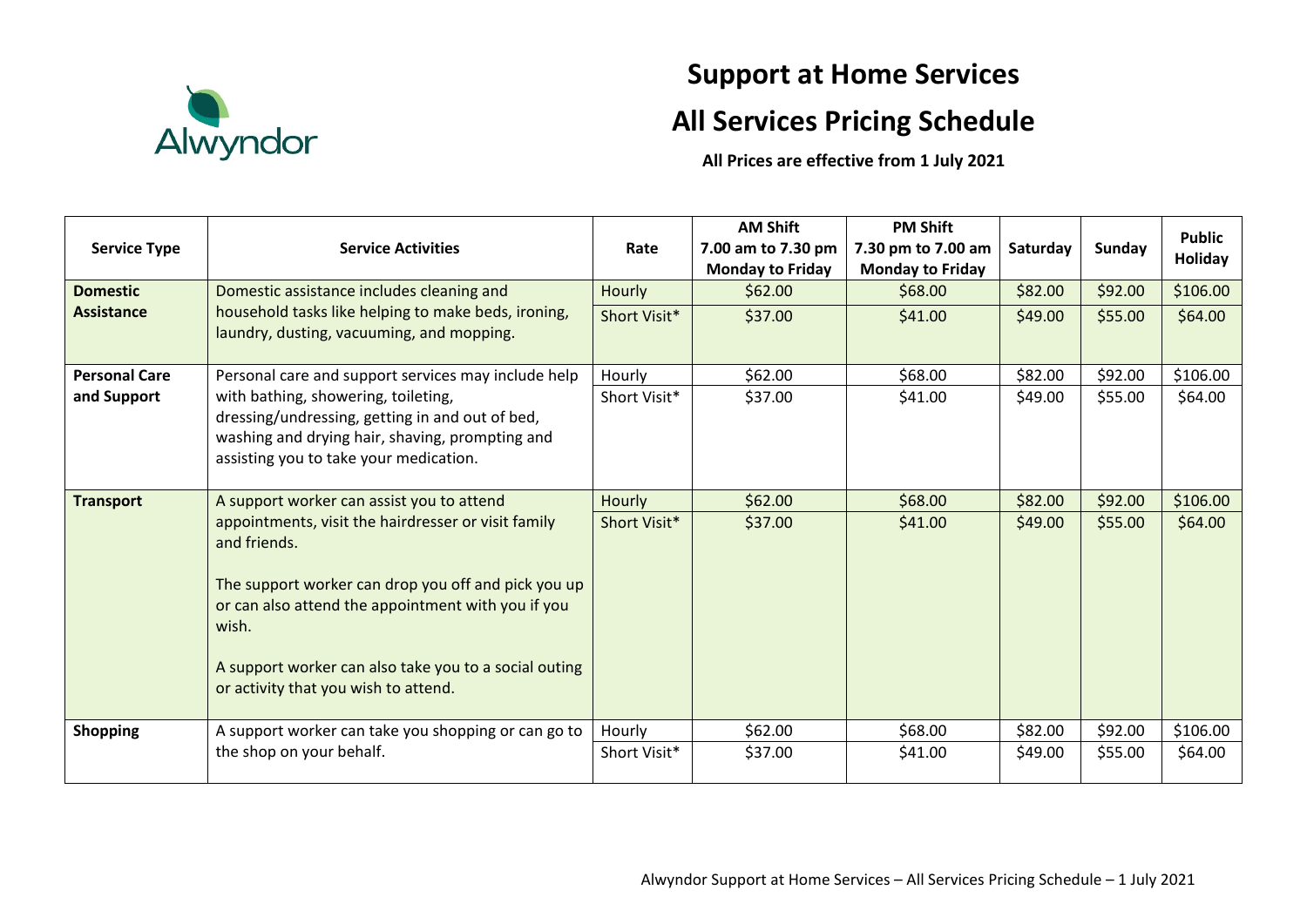|                         |                                                                                                             |              | <b>AM Shift</b>         | <b>PM Shift</b>         |          |               | <b>Public</b> |
|-------------------------|-------------------------------------------------------------------------------------------------------------|--------------|-------------------------|-------------------------|----------|---------------|---------------|
| <b>Service Type</b>     | <b>Service Activities</b>                                                                                   | Rate         | 7.00 am to 7.30 pm      | 7.30 pm to 7.00 am      | Saturday | <b>Sunday</b> | Holiday       |
|                         |                                                                                                             |              | <b>Monday to Friday</b> | <b>Monday to Friday</b> |          |               |               |
| Nutrition,              | A support worker can assist you with preparing your                                                         | Hourly       | \$62.00                 | \$68.00                 | \$82.00  | \$92.00       | \$106.00      |
| <b>Hydration, Meal</b>  | breakfast, lunch and/or dinner including those of                                                           | Short Visit* | \$37.00                 | \$41.00                 | \$49.00  | \$55.00       | \$64.00       |
| <b>Preparation and</b>  | you who may have special diets for health, religious,                                                       |              |                         |                         |          |               |               |
| <b>Support</b>          | cultural or other reasons.                                                                                  |              |                         |                         |          |               |               |
|                         | A support worker can assist you with cooking your                                                           |              |                         |                         |          |               |               |
|                         | meal or can prepare the meal for you. Assistance can<br>also be provided with using cutlery and eating aids |              |                         |                         |          |               |               |
|                         | and with actual feeding if required.                                                                        |              |                         |                         |          |               |               |
|                         |                                                                                                             |              |                         |                         |          |               |               |
| <b>Nursing Care and</b> | Nursing services may include wound care and                                                                 | Hourly       | \$90.00                 | \$96.00                 | \$122.00 | \$140.00      | \$162.00      |
| Support-                | management, medication administration such as                                                               | Short Visit* | \$54.00                 | \$58.00                 | \$73.00  | \$84.00       | \$97.00       |
| <b>Registered Nurse</b> | assisting you to take medication, general health and                                                        |              |                         |                         |          |               |               |
|                         | other assessments, certain medical tests including                                                          |              |                         |                         |          |               |               |
|                         | blood pressure, and support with dementia.                                                                  |              |                         |                         |          |               |               |
|                         | The cost of items associated with nursing care, eg                                                          |              |                         |                         |          |               |               |
|                         | bandages, dressing and skin emollients for wound<br>care will be charged separately at cost to your Home    |              |                         |                         |          |               |               |
|                         | Care Package.                                                                                               |              |                         |                         |          |               |               |
|                         |                                                                                                             |              |                         |                         |          |               |               |
| <b>Nursing Care and</b> | Nursing services may include wound care and                                                                 | Hourly       | \$70.00                 | \$77.00                 | \$94.00  | \$106.00      | \$122.00      |
| Support-                | management, medication administration such as                                                               | Short Visit* | \$42.00                 | \$46.00                 | \$57.00  | \$64.00       | \$73.00       |
| <b>Enrolled Nurse</b>   | assisting you to take medication, general health                                                            |              |                         |                         |          |               |               |
|                         | assessments, certain medical tests including blood                                                          |              |                         |                         |          |               |               |
|                         | pressure. The cost of items associated with nursing                                                         |              |                         |                         |          |               |               |
|                         | care, eg bandages for wound care will be charged<br>separately at cost to your Home Care Package.           |              |                         |                         |          |               |               |
|                         |                                                                                                             |              |                         |                         |          |               |               |
| Garden                  | Garden maintenance services can include help with                                                           | Hourly**     | \$63.00                 | Price on Request        | Price on | Price on      | Price on      |
| <b>Maintenance</b>      | light weeding, watering, light pruning, irrigation,                                                         |              |                         |                         | Request  | Request       | Request       |
|                         | lawn mowing, small planting and minor garden                                                                |              |                         |                         |          |               |               |
|                         | maintenance.                                                                                                |              |                         |                         |          |               |               |
|                         |                                                                                                             |              |                         |                         |          |               |               |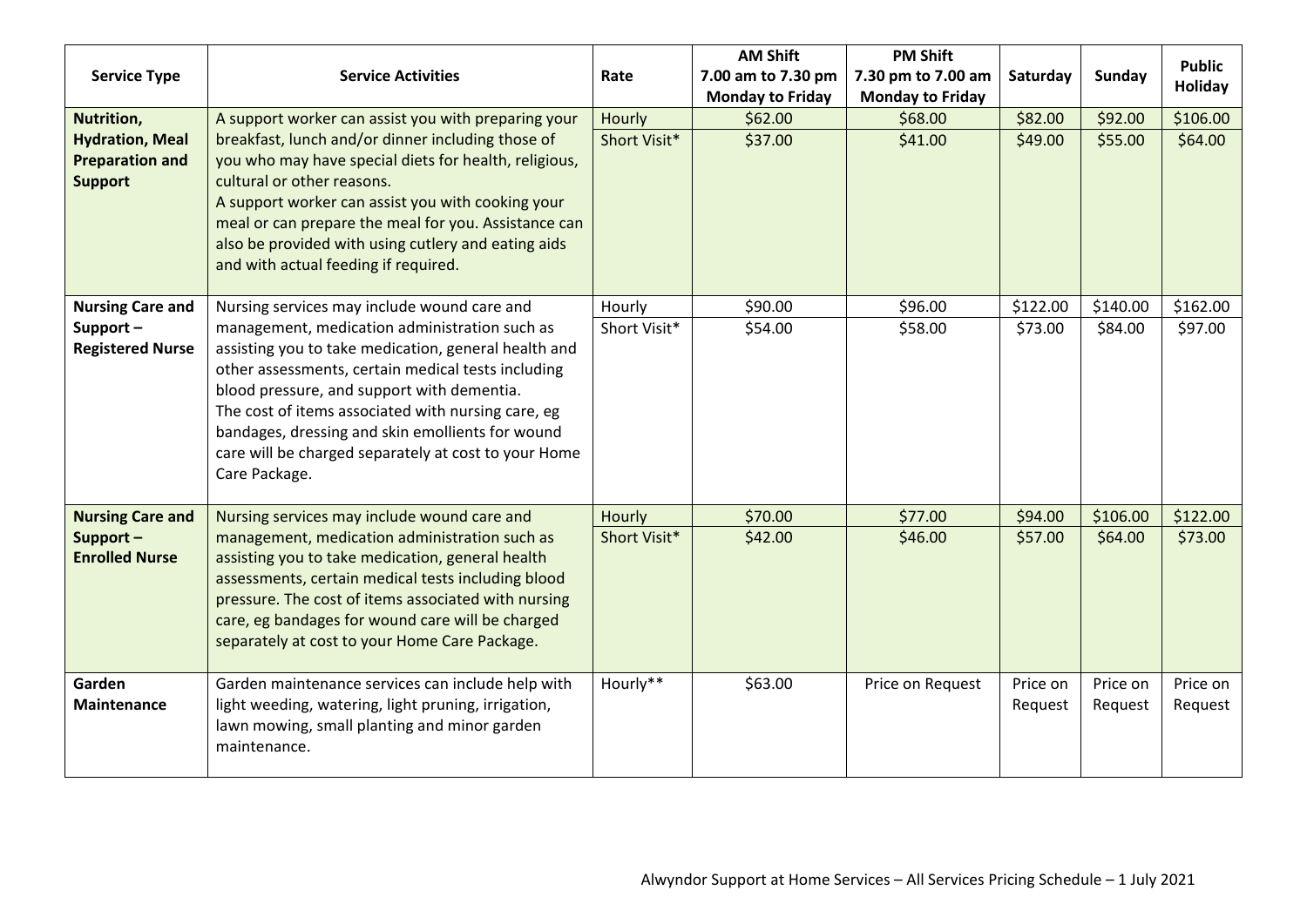| <b>Service Type</b>                        | <b>Service Activities</b>                                                                                                                                                                                                                                                                                                                                                                                                    | Rate                                                                                                                                                                                                                                                                                      | <b>AM Shift</b><br>7.00 am to 7.30 pm<br><b>Monday to Friday</b> | <b>PM Shift</b><br>7.30 pm to 7.00 am<br><b>Monday to Friday</b> | Saturday            | Sunday              | <b>Public</b><br>Holiday |
|--------------------------------------------|------------------------------------------------------------------------------------------------------------------------------------------------------------------------------------------------------------------------------------------------------------------------------------------------------------------------------------------------------------------------------------------------------------------------------|-------------------------------------------------------------------------------------------------------------------------------------------------------------------------------------------------------------------------------------------------------------------------------------------|------------------------------------------------------------------|------------------------------------------------------------------|---------------------|---------------------|--------------------------|
| Home<br><b>Maintenance</b>                 | Home Maintenance may include installation of<br>handrails, paving, flyscreens repairs, light globes<br>replacement, smoke detectors installation (not hard<br>wired), high pressure cleaning, ceiling fan/AC<br>cleaning and other general maintenance.<br>Where applicable, quotes may be provided for<br>approval by the customer prior to any activities<br>commencing.                                                   | Hourly**                                                                                                                                                                                                                                                                                  | \$63.00                                                          | Price on Request                                                 | Price on<br>Request | Price on<br>Request | Price on<br>Request      |
| In Home Respite                            | A care worker supporting you in your home for a<br>short period of time, for example, when your carer is<br>away or unavailable.                                                                                                                                                                                                                                                                                             | Hourly                                                                                                                                                                                                                                                                                    | \$62.00                                                          | \$68.00                                                          | \$82.00             | \$92.00             | \$106.00                 |
| <b>In Home Exercise</b><br><b>Programs</b> | With the assistance of a Therapy Assistant you can<br>receive support from a qualified instructor for your<br>in home exercise program to maintain your ongoing<br>health and wellbeing.                                                                                                                                                                                                                                     | Hourly                                                                                                                                                                                                                                                                                    | \$62.00                                                          | N/A                                                              | N/A                 | N/A                 | N/A                      |
| <b>Social Outings</b><br>and Activities    | There are many activities and groups that you can<br>attend at a small cost.<br>You can attend an exercise group that will provide<br>you with a social activity whilst also improving your<br>health and wellbeing.<br>You can get to these groups on your own or a<br>support worker can pick you up and drop you back<br>home again.<br>A support worker can also take you out to an event<br>or activity of your choice. | Refer to Therapy and Wellness Service Price List<br>If a support worker picks you up and returns you to your home, or takes you to an event,<br>there will be an additional transport cost above the cost of the social outing or activity.<br>Refer to Travel Cost below for this price. |                                                                  |                                                                  |                     |                     |                          |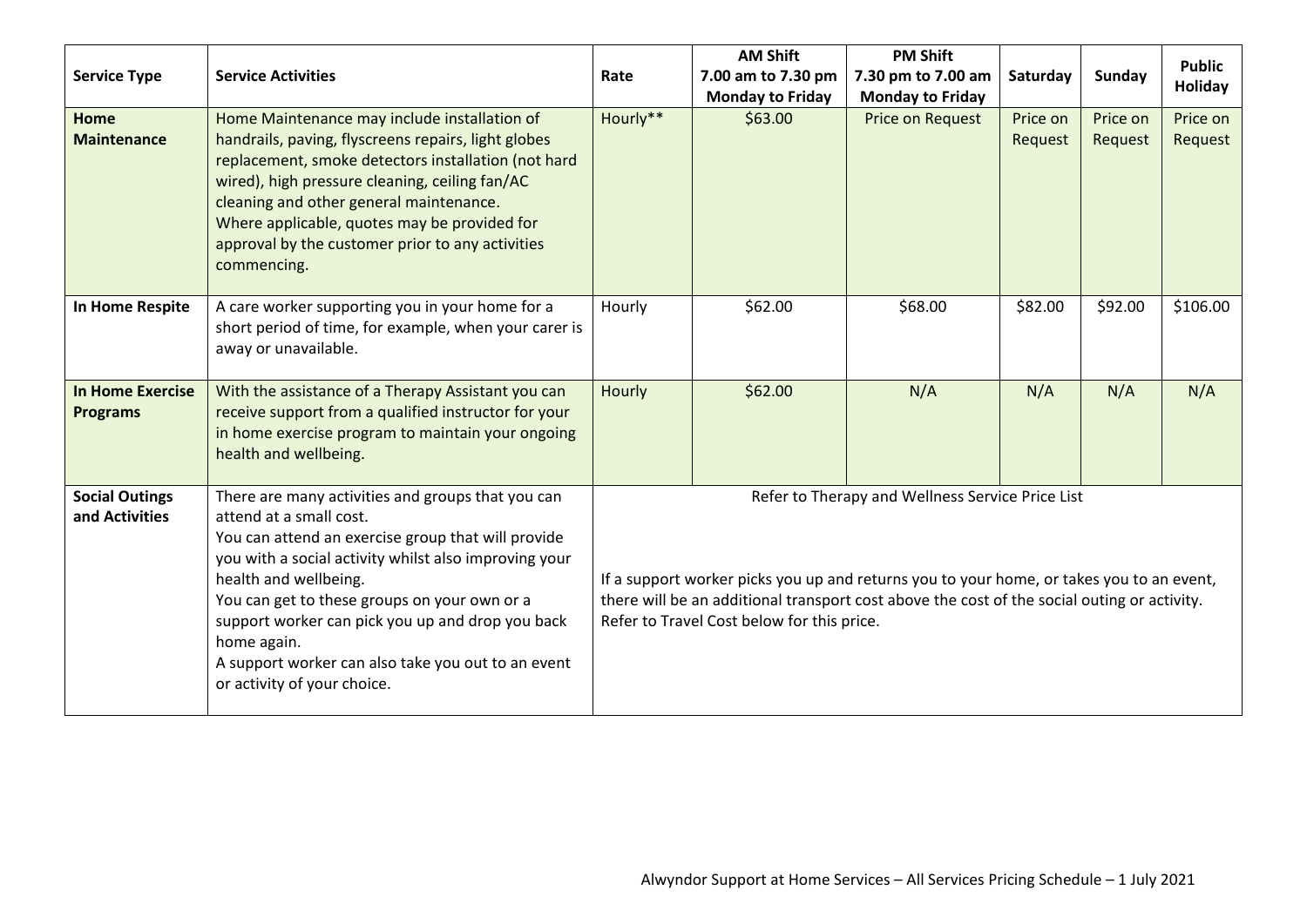| <b>Service Type</b>                                              | <b>Service Activities</b>                                                                                                                                                                                                                                                                                                                                                                                                                                                  | <b>Price</b>                                                    |
|------------------------------------------------------------------|----------------------------------------------------------------------------------------------------------------------------------------------------------------------------------------------------------------------------------------------------------------------------------------------------------------------------------------------------------------------------------------------------------------------------------------------------------------------------|-----------------------------------------------------------------|
| <b>Aids and Equipment</b>                                        | There are many items of equipment that you can purchase or rent on a short or long term basis to assist<br>you at home. These include wheelchairs, handrails in the bathroom and toilet, ramps out the back if you<br>have steps, a walker, toilet seat raiser, shower chair or something else that can assist you in your home.<br>There are continence aids and equipment that you can purchase to assist in managing continence, eg<br>commode chairs, disposable pads. | Price on request                                                |
| <b>Sleepover - Active</b>                                        | A support worker can be present in your home to provide support during the evening. This can be<br>provided as respite, palliative care or other purpose. This is active duty for a support worker.                                                                                                                                                                                                                                                                        | Price on Request                                                |
| <b>Sleepover - Passive</b>                                       | A support worker can be present in your home to provide support if required. This can be provided as part<br>of respite, palliative care or other purpose. This is non-active duty for a support worker with the potential<br>for active duty if required.                                                                                                                                                                                                                 | Price on Request                                                |
| <b>Palliative Care</b>                                           | Care is provided for those with life limiting illness.                                                                                                                                                                                                                                                                                                                                                                                                                     | Refer to relevant service type<br>quoted above                  |
| <b>On Call 24/7</b><br><b>Emergency Support</b>                  | We are only a phone call away any time out of normal business hours if you have an emergency.                                                                                                                                                                                                                                                                                                                                                                              | This service is included as part<br>of the Care Management fee. |
| <b>Therapy &amp; Wellness</b><br>services - In House             | Alwyndor provides in-house therapy and wellness services that include group classes, Podiatry,<br>Physiotherapy, Occupational Therapy and Speech Pathology.<br>These services are provided to assist you with rehabilitation following an incident, helping you to maintain<br>ongoing health and wellbeing, or to assist in determining appropriate changes that may need to be made<br>to help you to continue to live independently as long as you can.                 | Refer to Therapy & Wellness<br>pricelist on Alwyndor website.   |
| <b>Therapy &amp; Wellness</b><br>services - External<br>Provider | If you choose to use a third party provider for any therapy and wellness services, you will be charged the<br>price of that provider plus a third party surcharge.                                                                                                                                                                                                                                                                                                         | Price as per third party<br>provider plus 10% surcharge.        |